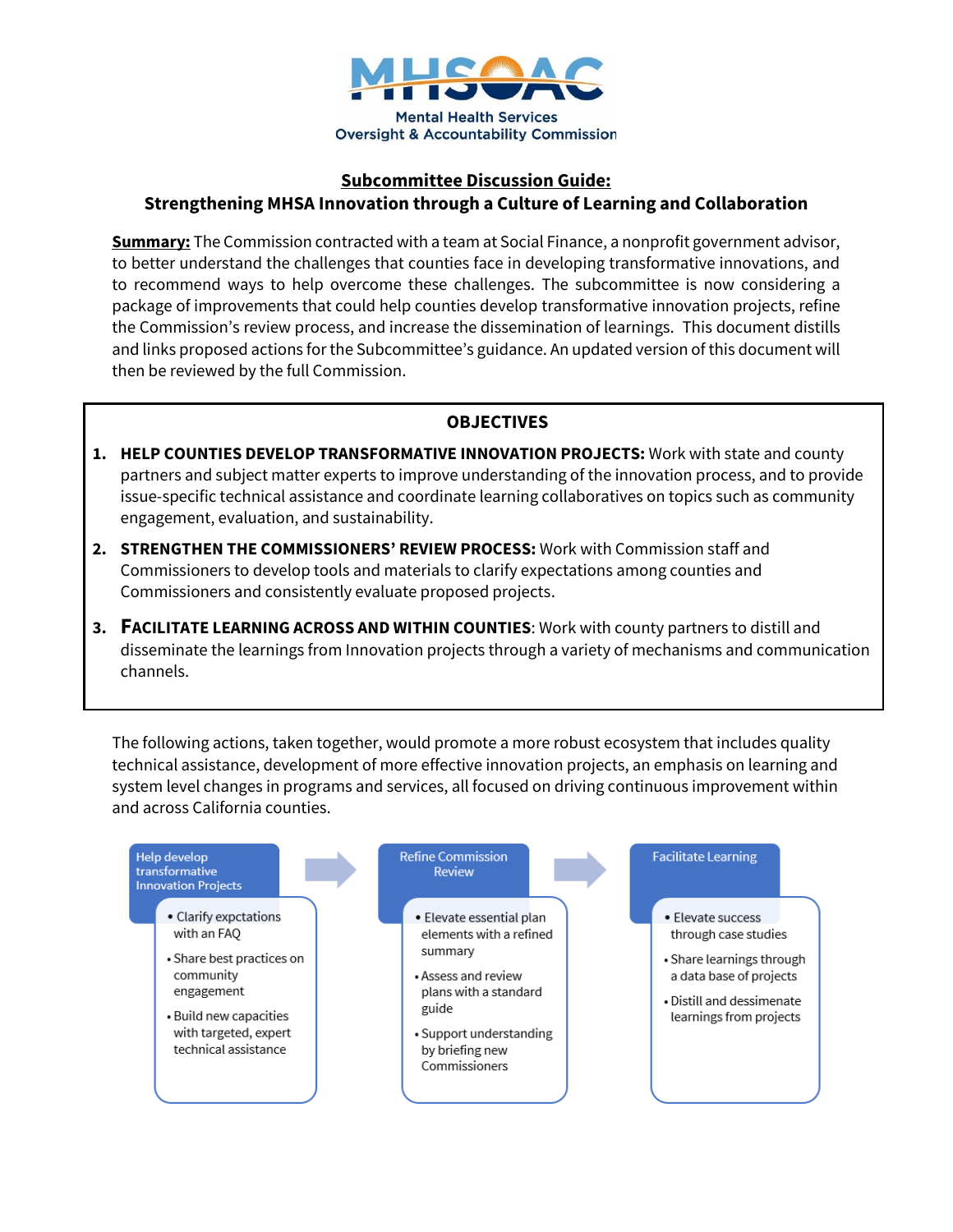# **Catalyzing Transformational Change**

The Commission's Innovation Incubator supports county efforts to improve results, and to use MHSA Innovation (INN) funds to develop, adapt or refine more effective services and supports. The Incubator is a key asset in the Commission's overall strategy to drive transformational change, as articulated in the Strategic Plan.

The Incubator deploys targeted technical assistance and facilitates learning among counties to develop INN plans and/or to build the capacity for system-scale changes and continuous improvement. The Commission has several immediate opportunities to scale this model and improve outcomes:

- The Mental Wellness Act (SB 82) could be amended so some of those funds could be used to support Incubator projects that increase crisis intervention, stabilization, treatment, rehabilitative services, and mobile crisis support teams. The experience with the Innovation Incubator suggests that funding for training, consultants, program development, pilot projects, research and analysis and other strategies may have a longer term and more systemic impact on access to care, the efficiency and effectiveness of programs, and improved outcomes.
- Fellowship programs can meaningfully increase the ability of behavioral health managers, clients and community leaders to drive improvements, increase resiliency to future disruptions, address disparities and manage transitions in leadership.
- The Early Psychosis pilot has demonstrated the ability to accelerate the transfer of knowledge from research institutions to practice, and the Incubator could be an effective way to promote new practices that prevent and reduce mental health needs.
- The Full-Service Partnership pilots demonstrated the potential for this cornerstone service system to more effectively address homelessness and other negative outcomes associated with severe mental illness. The Incubator could be a valuable means for increasing the outcomes from this \$1 billion annual investment.

# **Background: Strengthening MHSA Innovation**

The Innovation component of the Mental Health Services Act (MHSA) provides vision and funding to develop, test, scale and sustain new approaches to service delivery, with the goal of significantly improving mental health services and outcomes for all Californians.

The Commission in 2018 identified four opportunities to improve implementation of the Innovation component of the MHSA, and directed staff to develop an Innovation Incubator to promote an ecosystem that supports innovation through the following:

- **1. Provide Strategic Guidance** to promote collective innovation strategies across counties and provide them with external experts who can offer advice, support, and mentoring to help them identify statewide collaboration opportunities.
- **2. Support Technical Assistance and Training** to tap into California's broad innovation sector to support the innovation goals of the MHSA.
- **3. Enhance Evaluation** to help California's mental health sector to better understand the need for evaluation, to build evaluation strategies into the design of innovation projects, and provide support and technical assistance for high quality, independent evaluations.
- **4. Disseminate Information** to share lessons learned from individual/collective innovations to inform future projects and promote scalable and sustainable improvements.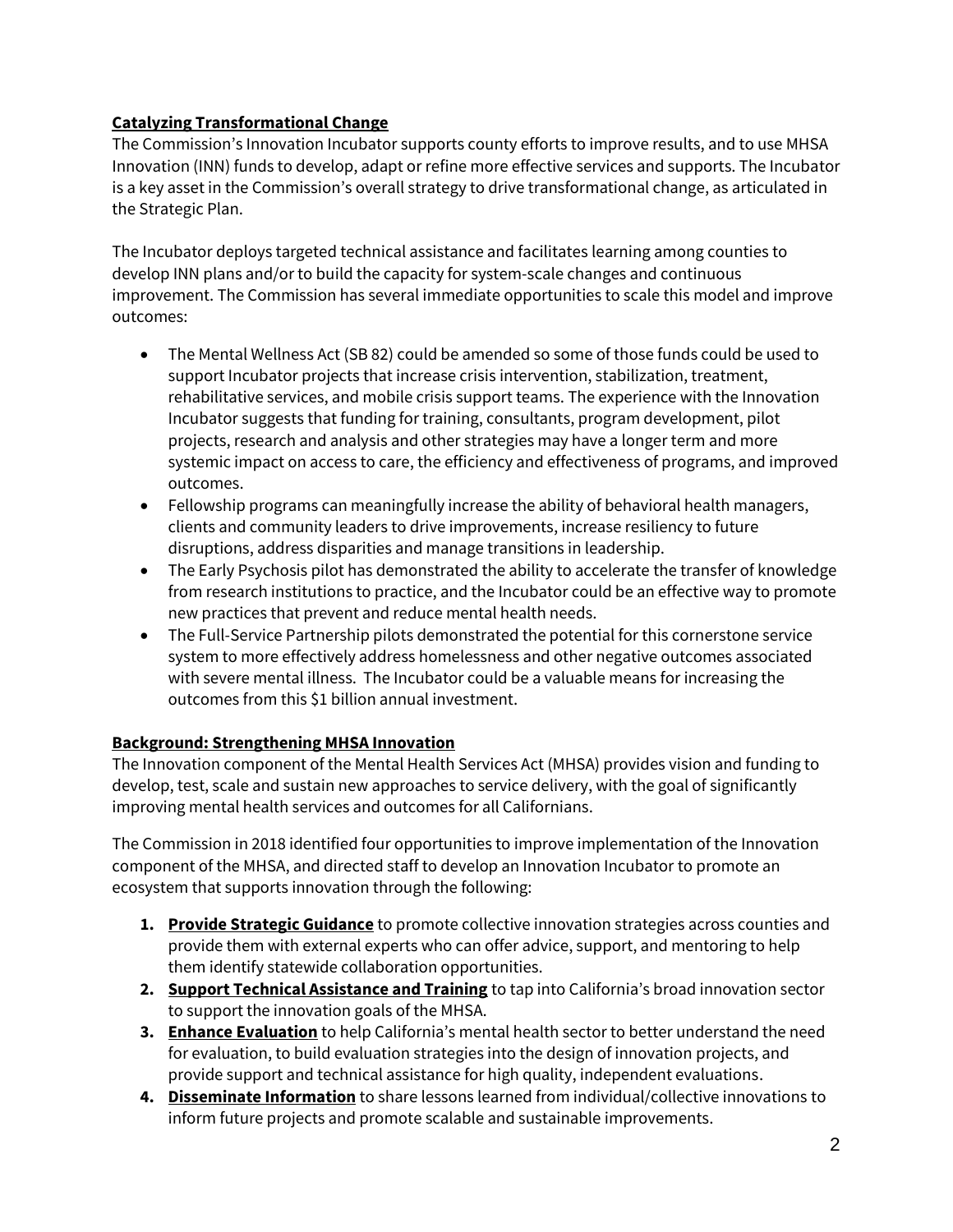The incubator, created in 2018 with \$5 million in one-time funding authorized by the Legislature, was designed to support county efforts in building and implementing Innovative strategies that reduce unnecessary involvement in the criminal justice system by providing more effective behavioral health responses for individuals with behavioral health needs.

The Commission saw this as an opportunity to engage a diverse set of partners, develop a business model for the incubator, and then create a portfolio of projects that advanced the Legislature's directive, while also strengthening the capacities of counties for innovation and continuous improvement.

The Commission in 2020 also launched a project with the nonprofit Social Finance to assess common barriers to developing transformative innovations, and ways the Commission can improve its approval process and support learning from innovation projects.

Social Finance conducted more than 100 interviews with behavioral health directors, stakeholder groups, consumers, Commission staff, state partners and Commissioners to understand the challenges, and opportunities to improve the MHSA Innovation process. Generally, county staff said they struggle to develop innovation projects with the potential for transformational change. Innovation projects are largely seen as adaptations of existing practices, not strategically linked, and not effectively evaluated.

From an analysis of nearly 300 challenges, Social Finance consulted deeply with partners to produce recommendations in eight key areas:

- 1. Supplement the definition of innovation
	- a. Improve understanding of the innovation process through the creation of an FAQ and a publicly available list of innovative projects.
- 2. Expand and deepen technical assistance to the counties
	- a. Provide issue-specific technical assistance and consider convening an Innovation Working Group made up of individuals with diverse expertise.
- 3. Clarify existing expectations for project development
	- a. Revise and develop tools and materials (innovation Project Workplan and Discussion Guide) to clarify expectations among counties and commissioners.
- 4. Develop mechanisms for the accelerated diffusion of learnings
	- a. Distill and disseminate learnings (case studies and an enhanced database) from innovation projects through various channels.
- 5. Test a multi-stage approval process
	- a. Consider when and how Commissioners or the subcommittee can provide meaningful feedback early on in the process.
- 6. Develop a supplemental community engagement resource for counties
	- a. Identify strategies to strengthen local community engagement.
- 7. Publicize and clarify existing flexibilities for innovation planning
	- a. Share more broadly ways counties can use innovation funds (ex. set aside innovation funds for planning projects and joining multi-county collaboratives).
- 8. Develop additional orientation materials for Commissioners
	- a. To improve the Commissioners' review and approval process.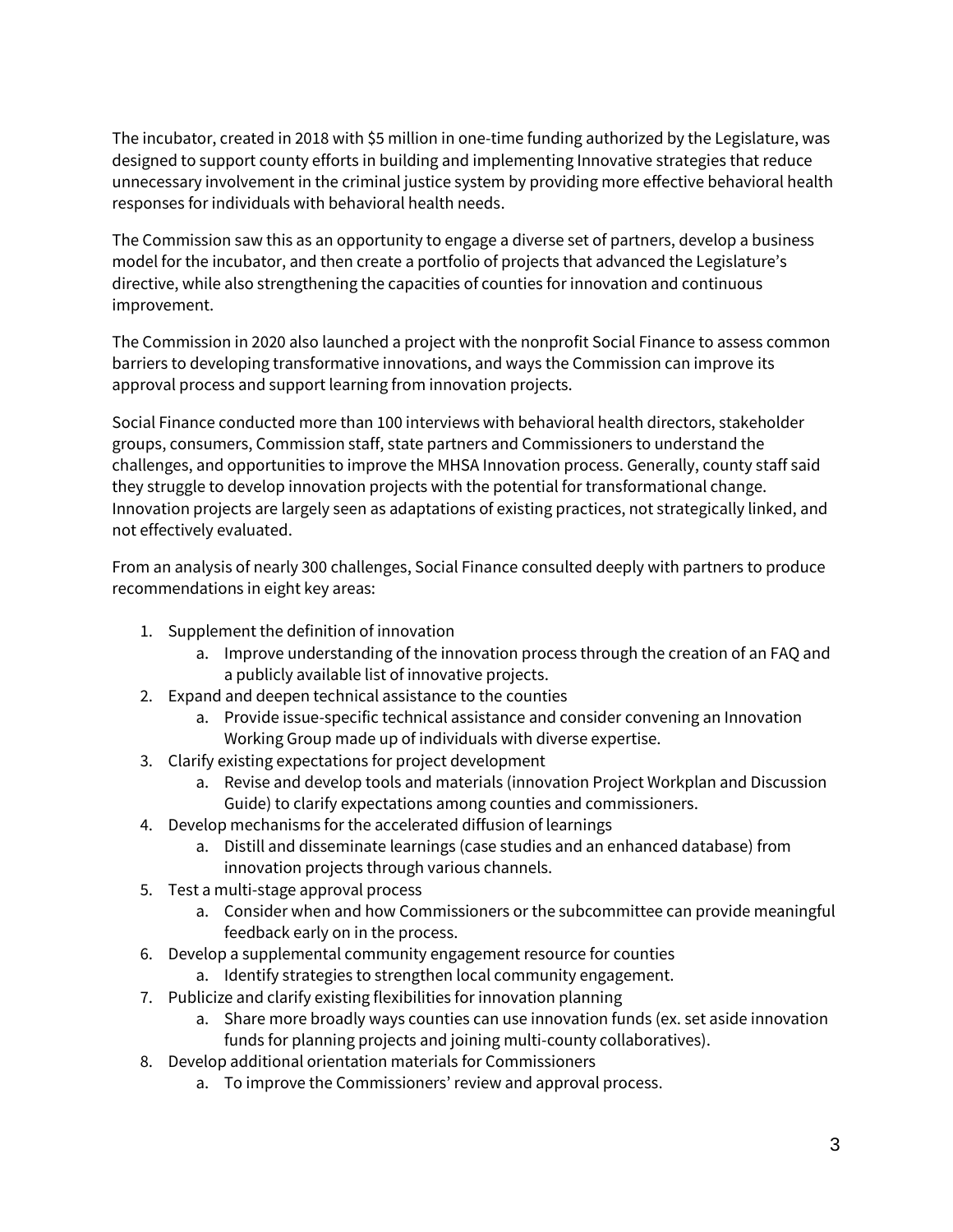The Innovation Action Plan- (Attachment A) details each of these and is a valuable foundation of opportunities to improve the development of innovation plans at the county level and the Commission's review and support of statewide learning. The recommendations are also scored according to impact, ease of implementation and financial resources needed (Attachment B). Several of these recommendations – such as hosting an annual innovation convening and testing a multistage approval process – would require additional time and resources and will be revisited in the future.

### **Considerations for the Subcommittee**

The following section identifies three objectives and priority actions for the Innovation Subcommittee to consider. Each of the actions would contribute to a specific concern raised through the consultative process. Together, the actions would promote a more robust ecosystem that includes quality technical assistance, the development of more effective innovation projects, an emphasis on learning and system level changes in programs and services, all focused on driving continuous improvement within and across California counties.

#### **OBJECTIVE #1-Help Counties Develop Transformative Innovation Projects**

The Innovation Incubator, in part, provided technical assistance to support counties in their planning and execution of innovation projects. The technical assistance improved skills in data management and analysis, system mapping and continuous quality improvement to build capacity to innovate, as well as improve overall efficiency, effectiveness and outcomes.

To improve the quality of county innovation projects, the Subcommittee should consider additional technical assistance in the areas of culturally competent community engagement, evaluation planning, performance management, and sustainability planning:

- **1. Clarify Expectations:** Develop a Frequently Asked Questions (FAQ) document that clarifies the innovation plan requirements in the Commission's regulations. The FAQ is expected to reinforce the purpose and definition of innovation to inform the development of stronger innovation proposals to the Commission. With the involvement of the Subcommittee, this recommendation could be accomplished relatively easily with current staffing and completed within a few weeks.
- **2. Share Best Practices:** Develop together with partners a community engagement resource that:
	- a. Identifies strategies to strengthen local community engagement using local voices, perspectives and alternative strategies for developing plans, such as human-centered design and the approach Solano County took to implement culturally and linguistically appropriate standards.
	- b. Provides communications content that conveys the vision, purpose and expectations for MHSA-funded innovation projects.
	- c. Commission staff will periodically convene counties to assess the impact of this resource, the need for refinements and/or alternative approaches.

This recommendation is expected to improve community engagement efforts by supplementing them with strategies that encourage a deeper understanding of innovation and the needs of a local population. It also would create a clearer path for more focused,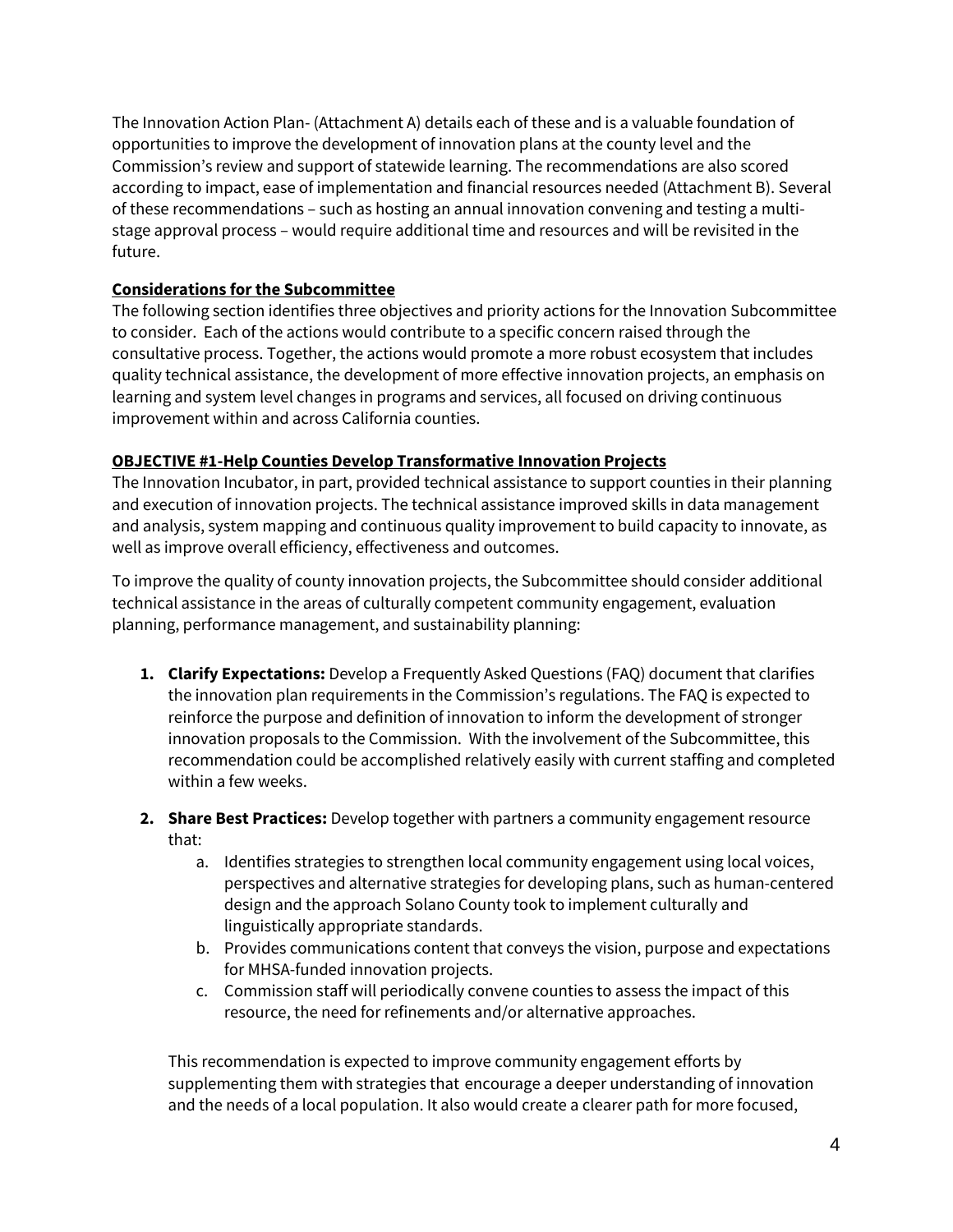culturally appropriate, and equitable solutions. This recommendation would be moderately easy to accomplish and would require additional Commission staff/time and could be completed within a few months.

**3. Build New Capacities:** Develop in partnership with counties and subject matter experts, issue-specific technical assistance – deploying learning collaboratives, when appropriate – to build capacity for innovation and continuous quality improvement.

The expected outcome is to develop system-level capacities that ultimately enhance and improve the quality of services and the lives of those who are served. The Commission is currently fulfilling the legislative mandate to support counties in building their core capacity for innovation and provided two limited-term positions with tremendous results. To continue this work, one-two full-time positions would be needed.

This recommendation could be accomplished moderately easy with the additional staff and resources, particularly where this approach can be integrated into existing and newly funded projects and programs, such as the Mental Health Students Services Act, the Early Psychosis Learning Health Care Network and the allcove projects.

#### **OBJECTIVE #2-Strengthen the Commissioners'review process**

The Commission is authorized to approve innovation spending for county-developed innovation projects. As part of this process, Commission staff provide feedback and technical assistance to counties as they draft projects, review plans for regulatory compliance and then prepare the projects for Commission review and approval. Given the length and number of plans, an extraordinary amount of time would be required for Commissioners to review each project in detail. As the Social Finance analysis documented, Commissioners also are concerned that the process does not produce systemscale transformational change.

In addition, county staff are uncertain regarding expectations for innovation projects, the relative importance of different project components, and what Commissioners will focus on when reviewing projects.

The Subcommittee should consider the following improvements intended to consistently elevate the elements of a plan that Commissioners seek to understand in considering approval:

**1. Elevate Essential Elements of the Projects:** Develop a simplified Innovation Project Summary that focuses on these key questions: what is the problem, what is not working, how was the community included in developing the proposal, what is the innovation, what will be learned and evaluated, and how will the project be implemented, including budget. The Commission has made some progress encouraging a consistent description, but this tool can be further improved based on the feedback received during this project.

The expected outcome is for Commissioners to easily understand what the project is attempting to accomplish, and how the community was involved at every stage of its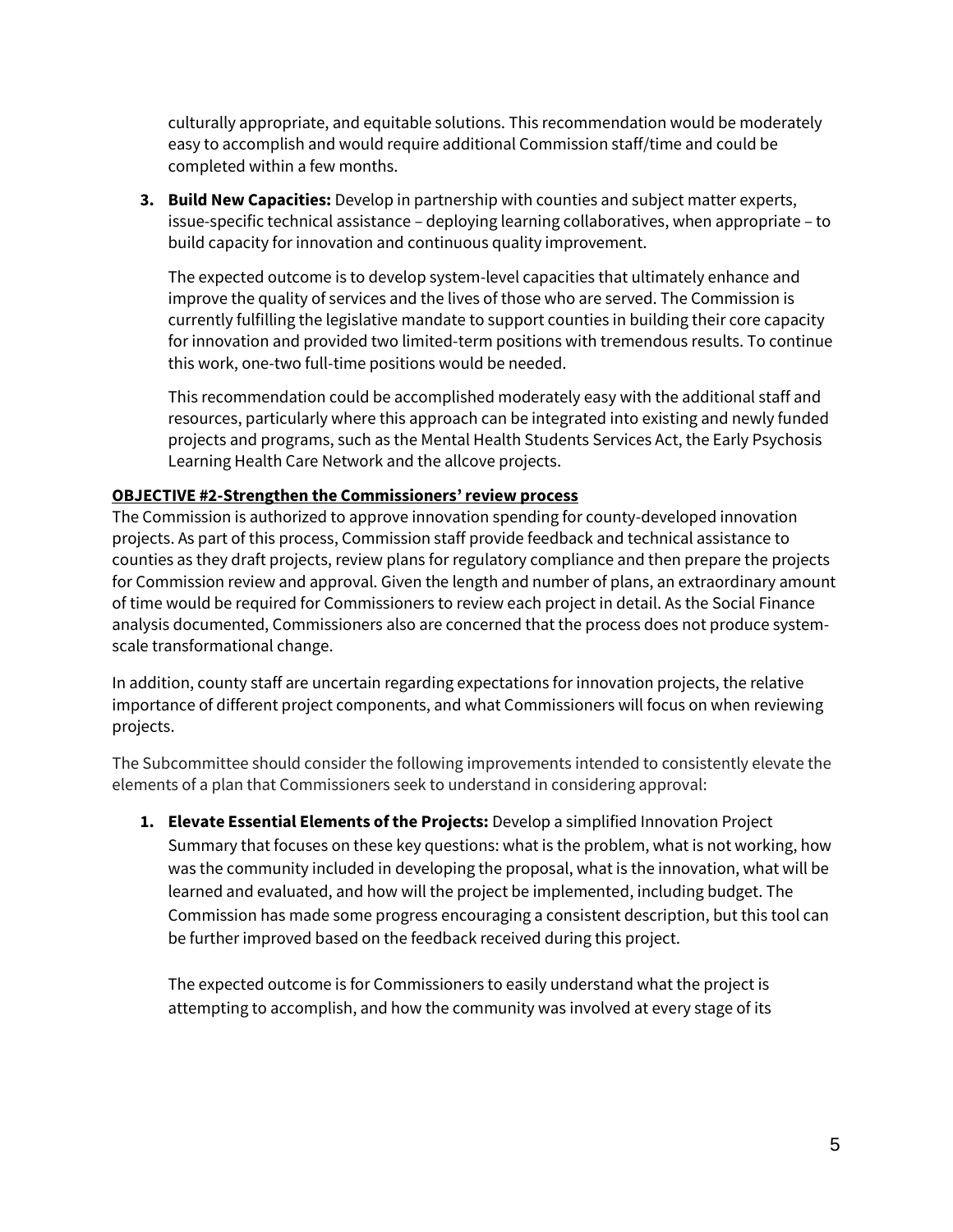development. Given the previous work on this document, this recommendation can be implemented relatively easy with current staff and could be completed within 30 days.

**2. Assess and Review:** Develop a guide, aligned with the regulations and the summary framework completed by county staff, for the Commission and others to use when reviewing projects and the staff analyses.

The expected outcome of this guide would be to (1) have a shared understanding of the regulations, (2) align the expectations of the different project components, (3) match the descriptive summary of the innovation project and the Staff Analysis, and (4) support the Commission's discussion and deliberation of each project. This guide will also serve as a common thread that weaves the above elements to provide a consistent structure for reviewing innovation projects. This recommendation with direction from the Subcommittee, input from the Commission on its practicality, and additional staff will be moderately easy to implement. This recommendation could be created and finalized within 3-6 months.

- **3. Support Understanding:** Develop innovation-specific orientation materials to supplement the Commissioner's on-boarding process. The process would include:
	- a. Meeting with innovation staff to discuss the purpose of innovation, the internal process and Commissioner expectations
	- b. Copies of previously approved innovation plans and staff analyses
	- c. Refresher trainings for Commissioners when needed
	- d. Development of an evaluation plan in partnership with counties to assess the impact of this process, the need for refinements and/or alternative approaches.

This recommendation would help newly appointed Commissioners understand their role in and the purpose of MHSA Innovation. This recommendation with current staff and the support of additional staff to create the evaluation plan is relatively easy to implement and could be completed within 2-3 months.

# **OBJECTIVE #3-Facilitate learning across and within counties**

Learnings from innovation projects rarely make their way across county lines, limiting the opportunity for learning and replication and adaptation by other counties. The Commission should facilitate the dissemination of the lessons learned from individual projects – as well as those involving multi-county collaboratives – to promote scalable and sustainable improvements.

The Subcommittee should consider the following implementation opportunities to accelerate the diffusion of learnings from Innovation Projects:

**1. Elevate Successes:** Develop in partnership with counties, written case studies of stand-out practices and processes used to design and implement innovation projects that can be widely shared through various communication channels (i.e., Commission and county websites).

This recommendation would increase peer-to-peer learning and showcase best practices and processes that could be replicated and/or scaled statewide. Developing the case studies will